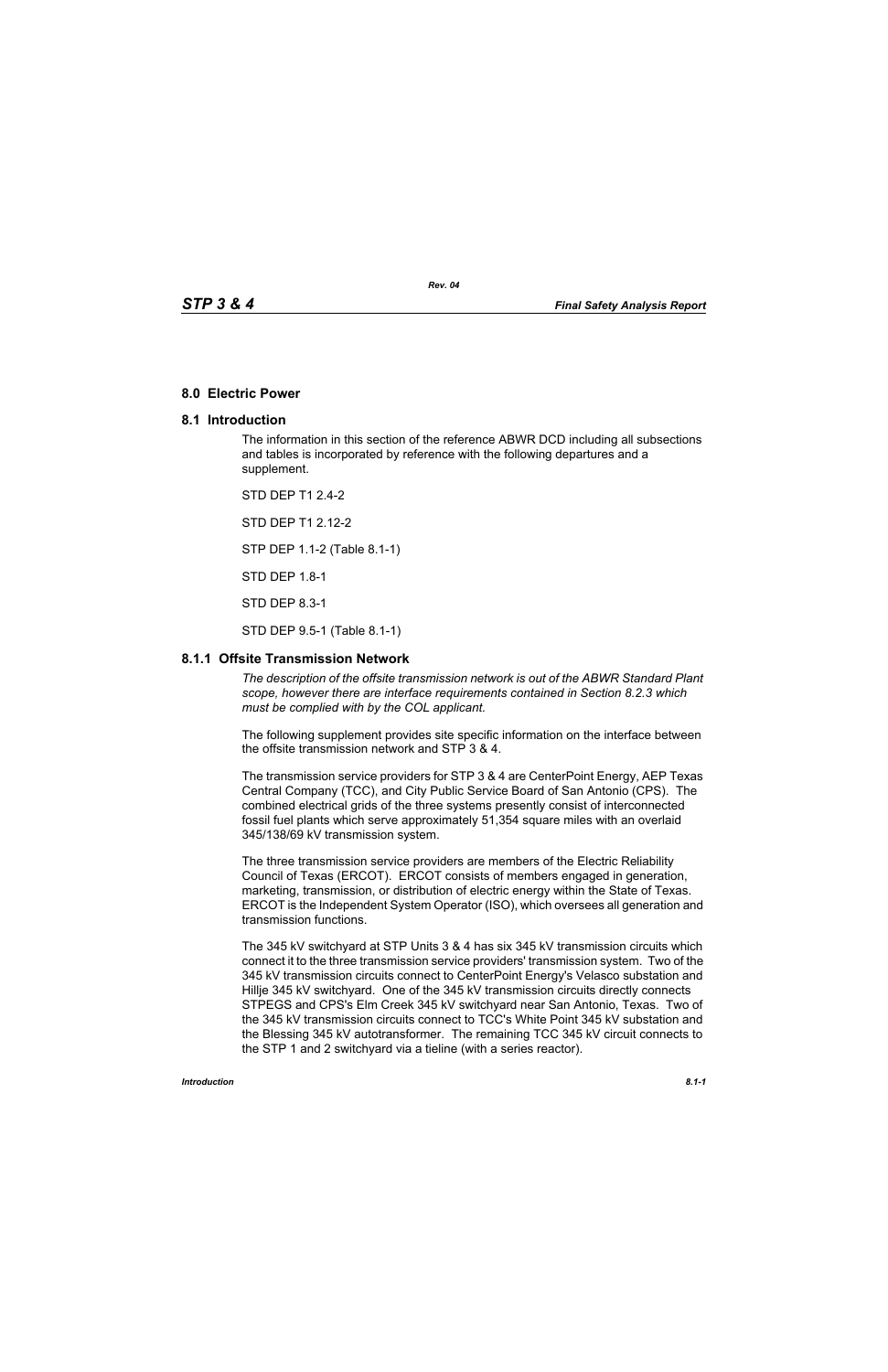# **8.1.2 Electric Power Distribution System**

### **8.1.2.0 Definitions**

STD DEP 1.8-1

*Safety-related—Any Class 1E power or protection system device included in the scope of IEEE-*279 603 *or IEEE-308. (This term is explicitly defined in IEEE-100, though not in IEEE-308.) Note that "safety-related" includes both electrical and nonelectrical equipment, whereas "Class 1E" pertains only to electrical equipment (i.e., any equipment which has an electrical interface).*

### **8.1.2.1 Description of Offsite Electrical Power System**

STD DEP 8.3-1

*The scope of the offsite electrical power system includes the entire offsite transmission network and the transmission lines coming into the switchyards to the termination of the bus duct and power cables at the input terminals of the circuit breakers for the 6.9 kV* medium voltage *switchgear. The COL applicant has design responsibility for portions of the offsite power system. The scope split is as defined in the detailed description of the offsite power system in Subsection 8.2.1.1.*

*The 1500 MVA main power transformer is a bank of three single phase transformers. One single phase installed spare transformer is provided.*

*One, three-winding 37.5 MV ·A unit reserve auxiliary transformer (RAT) provides power via one secondary winding for the Class 1E buses as an alternate to the "Normal Preferred" power. The other secondary winding supplies reserve power to the non-Class 1E buses. This is truly a reserve transformer because unit startup is accomplished from the normal preferred power, which is backfed from the offsite transmission network over the main power circuit to the unit auxiliary transformers. The two low voltage windings of the reserve transformer are rated 18.75 MV-A each.*

There are two (2) three winding reserve auxiliary transformers (RATs), each with one 13.8 kV and one 4.16 kV secondary winding that provide alternate preferred power to connected loads.

*A 9mW* minimum of 20 MW *combustion turbine generator is provided as an alternate AC power source. The unit is capable of providing power to non-Class 1E plant investment protection buses and Class 1E buses. The combustion turbine generator is non-safety-related.*

## **8.1.2.2 Description of Onsite AC Power Distribution System**

STD DEP 8.3-1

*Three non-Class 1E buses and one Class 1E division receive power from the single unit auxiliary transformer assigned to each load group. Load groups A, B and C line up with Divisions I, II and III, respectively. One winding of the reserve auxiliary transformer may be utilized to supply reserve power to the non-Class 1E buses either directly or*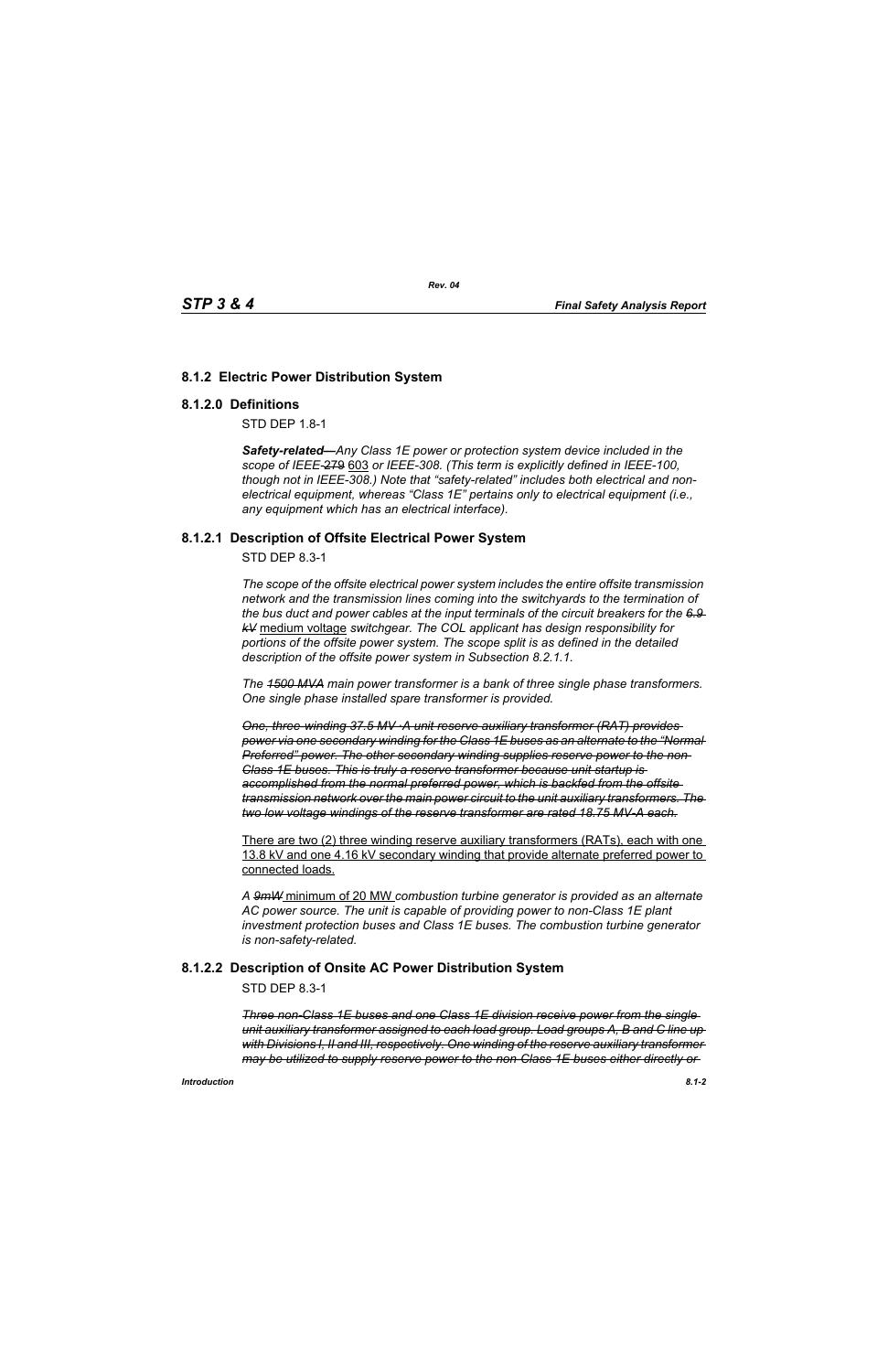*indirectly through bus tie breakers. The three Class 1E buses may be supplied power from the other winding of the reserve auxiliary transformer.*

Unit auxiliary transformers (UATs) A & B each provide power to three non-Class 1E buses and one Class 1E bus. UAT C provides power to one non-Class 1E bus and one Class 1E bus. The 13.8 kV reserve auxiliary transformer (RAT) windings can be used to supply reserve power to non-Class 1E power generation buses. The 4.16 kV RAT windings can be used to supply reserve power to the plant investment protection (PIP) buses and also to the three (3) Class 1E buses.

*In general, motors larger than 300 kW are supplied from the 6.9 kV* medium voltage *metal-clad (M/C) bus. Motors 300 kW or smaller but larger than 100 kW are supplied power from 480V power center (P/C) switchgear. Motors 100 kW or smaller are supplied power from 480V motor control centers (MCC). The 6.9 kV* medium voltage *and 480V single line diagrams are shown in Figure 8.3-1.*

*During normal plant operation all of the non-Class 1E buses and two of the Class 1E*  buses are supplied with power from the main turbine generator through the unit *auxiliary transformers. The remaining Class 1E bus is supplied from the* a *reserve auxiliary transformer* (RAT)*. This division is immediately available, without a bus transfer, if the normal preferred power is lost to the other two divisions.*

*The Division I, II, and III standby AC power supplies consist of an independent 6.9* 4.16 *kV Class 1E diesel generator (D/G), one for each division. Each D/G may be connected to its respective 6.9* 4.16 *kV Class 1E switchgear bus through a circuit breaker located in the switchgear.*

*The plant 480 VAC power system distributes sufficient power for normal auxiliary and Class 1E 480 volt plant loads. All Class 1E elements of the 480V power distribution system are supplied via the 6.9* 4.16 *kV Class 1E switchgear and, therefore, are capable of being fed by the normal preferred, alternate preferred, standby diesel generator, or combustion turbine generator power supplies.*

STD DEP T1 2.12-2

*The Class 1E 120 VAC instrument power system, Figure 8.3-2, provides for Class 1E plant controls and instrumentation. The system is separated into Divisions I, II, and III,* and IV *with distribution panels and local control panels fed from their respective divisional sources*, except Division IV is fed from the Division II source.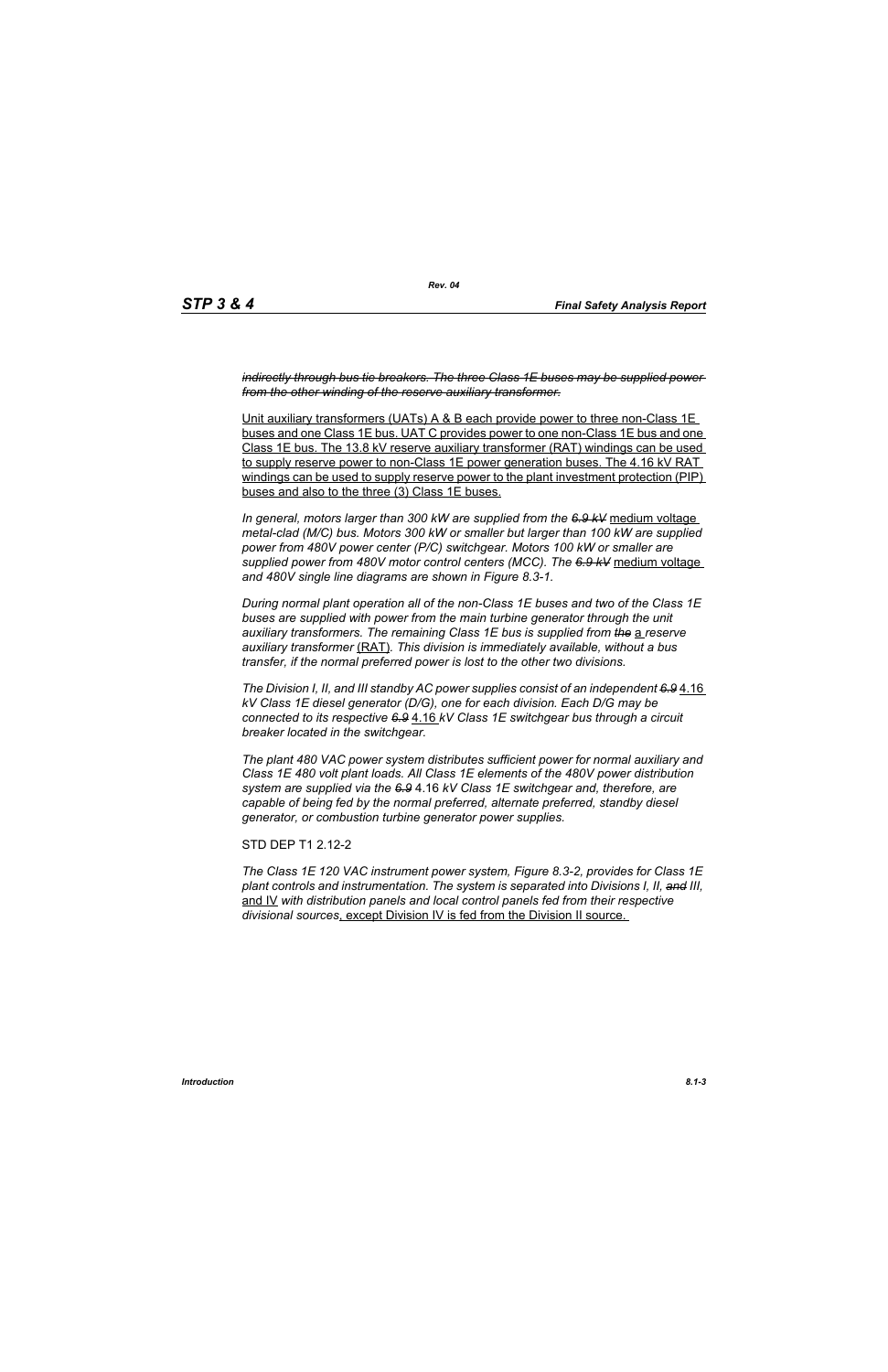# **8.1.2.3 Safety Loads**

STD DEP 8.3-1

*The safety loads utilize various Class 1E AC and/or DC sources for instrumentation and motive or control power or both for all systems required for safety. Combinations of power sources may be involved in performing a single safety function. For example, low voltage DC power in the control logic may provide an actuation signal to control a 6.9* 4.16 *kV circuit breaker to drive a large AC-powered pump motor. The systems required for safety are listed below:*

- *(3) ESF Support Systems*
	- *(d) Not Used* Reactor Service Water System (RSW)
	- (i) Leak Detection and Isolation System (LDS)

### **8.1.3.1.1.1 Onsite Power Systems - General**

STD DEP 8.3-1

*The unit's total Class 1E power load is divided into three divisions. Each division is fed by an independent 6.9* 4.16 *kV Class 1E bus, and each division has access to one onsite and two offsite power sources. An additional power source is provided by the combustion turbine generator (CTG). A description of the CTG is provided in Subsection 9.5.11.*

*Divisions I, II, and III standby AC power supplies have sufficient capacity to provide power to all their respective loads. Loss of the preferred power supply, as detected by 6.9* 4.16 *kV Class 1E bus under-voltage relays, will cause the standby power supplies to start and connect automatically, in sufficient time to safely shut down the reactor or limit the consequences of a design basis accident (DBA) to acceptable limits and maintain the reactor in a safe condition.*

### STD DEP T1 2.4-2

*The Class 1E 6.9* 4.16 *kV Divisions I, II, and III switchgear buses, and associated 6.9* 4.16*kV diesel generators,* the safety-related 13.8 kV breakers (to trip condensate pumps in case of feedwater pipe break), *480 VAC distribution systems, and Divisions I, II, III and IV, 120 VAC and 125 VDC power and control systems conform to Seismic Category I requirements. This equipment is housed in Seismic Category I structures except for some control sensors associated with the Reactor Protection System [Subsection 9A.5.5.1], and the Leak Detection System [Subsection 9A.5.5.7]*, and the safety-related 13.8 kV breakers (Subsection 8.3.1.1.1)*. Seismic Qualification is in accordance with IEEE-344 (Section 3.10).*

## **8.1.3.1.2.1 General Design Criteria**

STP DEP 1.1-2

*(3) GDC 5 - Sharing of Structures, Systems and Components*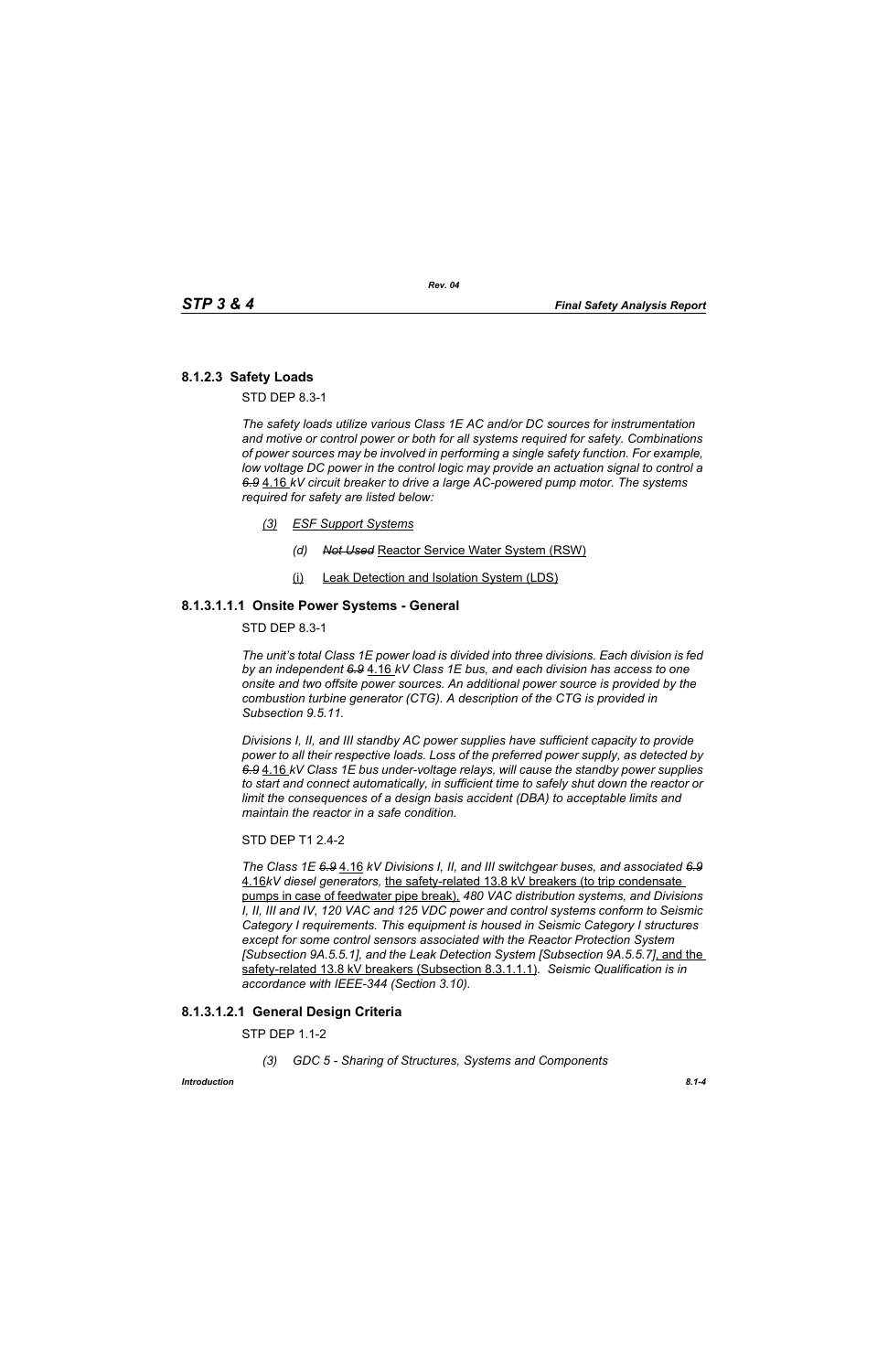*The ABWR is a single-unit plant design. Therefore this GDC is not applicable.* STP 3 & 4 is a dual-unit station. Units 3 & 4 do not share AC or DC onsite emergency and shutdown electric systems. The onsite electric power systems are independent, separate, and designed with the capability of supplying minimum Engineered Safety Feature loads and loads required for attaining a safe and orderly cold shutdown of each unit, assuming a single failure and loss of offsite power.

# **8.1.3.1.2.2 NRC Regulatory Guides**

STP DEP 1.1-2

STD DEP 9.5-1

*(7)* RG 1.81 - Shared Emergency and Shutdown Electric Systems for Multi-Unit Nuclear Power Plants

*The ABWR is designed as a single-unit plant. Therefore, this Regulatory Guide is not applicable.* STP 3 & 4 is a dual-unit station. Units 3 & 4 do not share AC or DC onsite emergency and shutdown electric systems. The onsite electric power systems are independent, separate, and designed with the capability of supplying minimum Engineered Safety Feature loads and loads required for attaining a safe and orderly cold shutdown of each unit, assuming a single failure and loss of offsite power.

*(9) RC 1.108 Periodic Testing of Diesel Generator Units Used as Onsite Electric Power Systems at Nuclear Power Plants* Not Used

## **8.1.4 COL License Information**

### **8.1.4.1 Diesel Generator Reliability**

The following standard supplement addresses COL License Information Item 8.1.

Procedure(s) to monitor onsite emergency diesel generator performance in accordance with the recommendations of NUREG/CR-0660 "Enhancement of On-site Emergency Diesel Generator Reliability," will be developed before fuel load to obtain improved performance and better reliability from the standby emergency diesel generators. Training will also be developed for maintenance personnel and other appropriate plant personnel in the proper operation and maintenance of the standby emergency diesel generators. These procedures will be developed consistent with the plant operating procedure development plan in Section 13.5. (COM 8.1-1)